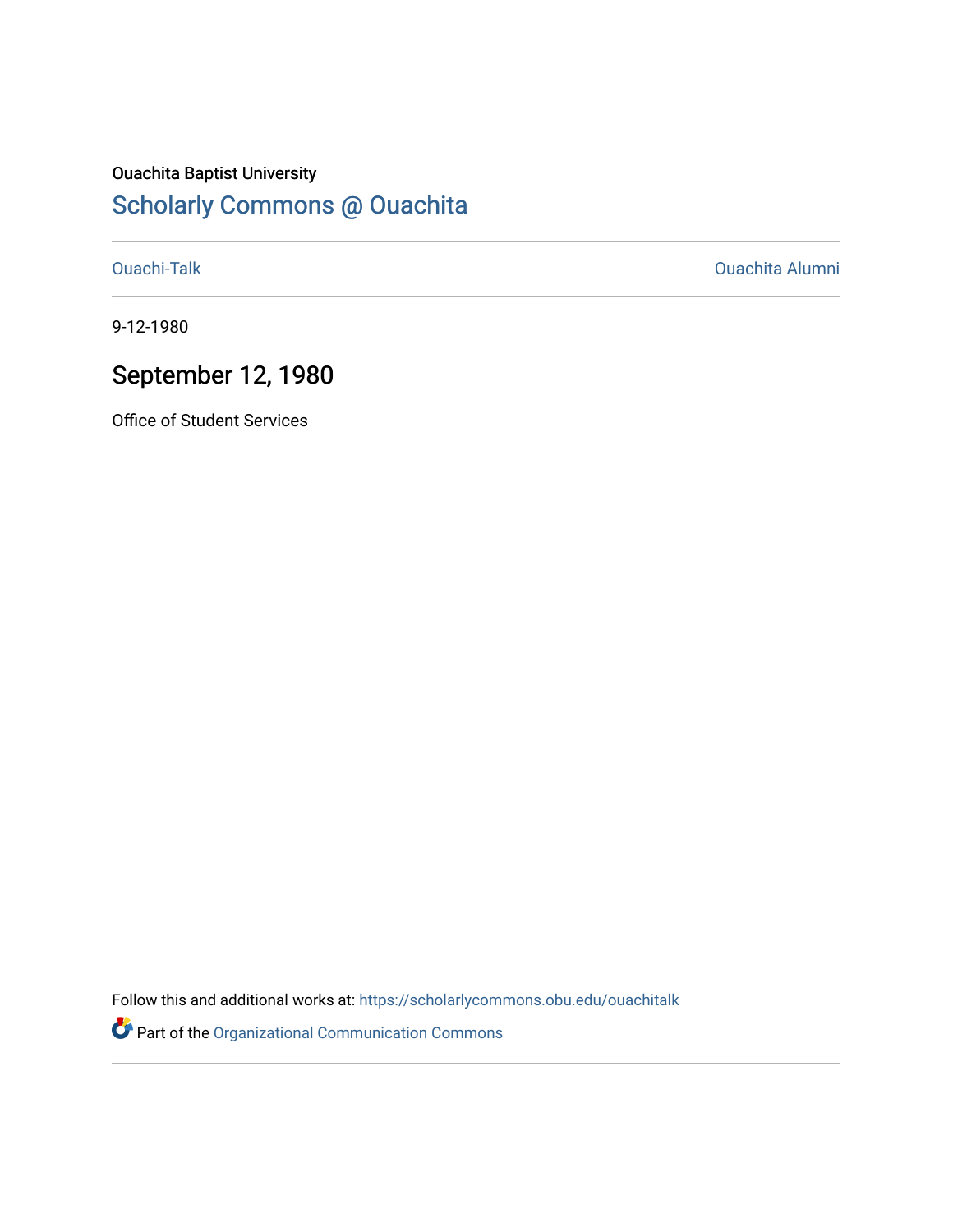

# **1980 OBU Varsity FOOTBALL SCHEDULE**  . 30

| Sept. 13                                          | Delta State Univ.   | 7:30 | <b>THERE</b> |
|---------------------------------------------------|---------------------|------|--------------|
| *Sept. 20                                         | Southeastern OK St. | 2:30 | <b>HERE</b>  |
| Sept. 27                                          | Texas Lutheran      | 7:30 | <b>HERE</b>  |
| Oct. $4$                                          | <b>UAM</b>          | 7:30 | <b>THERE</b> |
| Oct. 11                                           | <b>SAU</b>          | 2:00 | <b>HERE</b>  |
| Oct. 18                                           | Mississippi College | 4:00 | <b>THERE</b> |
| $*$ Oct. 25                                       | <b>UCA</b>          | 2:30 | <b>HERE</b>  |
| Nov. 1                                            | <b>OPEN</b>         |      |              |
| Nov. 8                                            | Ark. Tech.          | 7:30 | <b>THERE</b> |
| Nov. 15                                           | Harding             | 2:00 | <b>HERE</b>  |
| Nov. 22                                           | Henderson           | 2:30 | <b>THERE</b> |
| $\star$<br>Choir Day<br>$**$<br><b>HOMECOMING</b> |                     |      |              |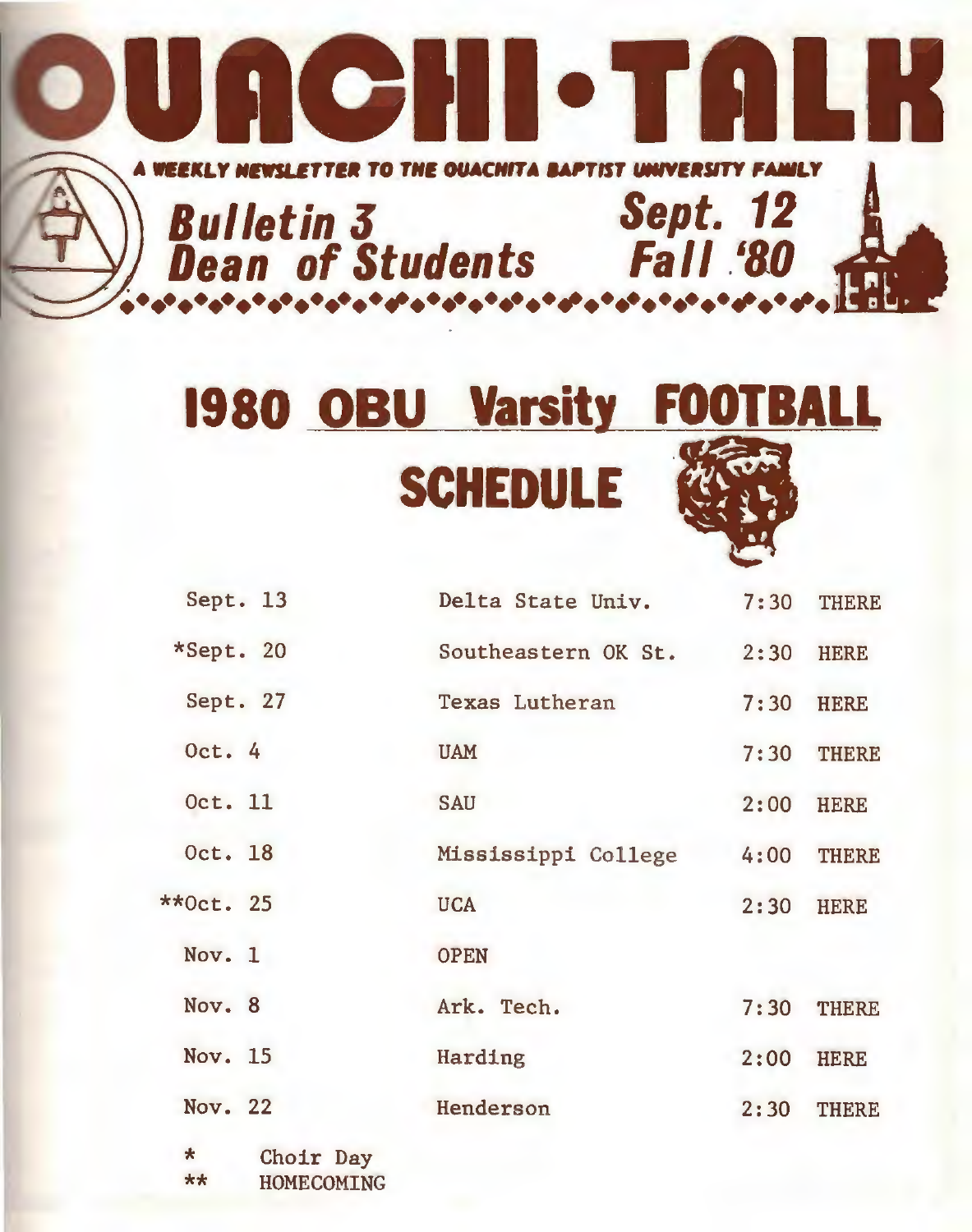# **WEEKLY MEETINGS**

#### **MONDAY**

CHI DELTA, MCC 207, 6PM EEE,MCC 204, 6:04PM GAMMA PHI, BBB 126, 6PM PI KAPPA ZETA, TM 128, 6PM BETA BETA, Lile 104, 6:30PM RHO SIGMA, Lile 204, 6:30PM SIGMA ALPHA SIGMA, BBB 206, 6PM PHI MU ALPHA, MFAC, 9PM BASS, BBB 127, 6:30PM MINISTERIAL ALLIANCE, Berry Chapel, 7:30PM

#### TUESDAY

STUDENT SENATE, MCC 207, 6:30PM BSU WORLD HUNGER, ESC Fac. Lounge, 7PM, (alternate Tuesdays)

#### WEDNESDAY

PRE LAW CLUB, MCC, 6PM AWS JUDICIAL BOARD, BBB 128, SPM SELF, Lile 106, 8PM BLUE KEY, BWPDR, NOON PHI BETA LAMBDA, Lile 106, 4PM OSF, TM 208, 8PM PANEHELLENIC COMMITTEE, BBB 126, 5PM BSU CHOIR, MFAC, 8:30PM

#### THURSDAY

'

FELLOWSHIP OF CHRISTIAN MUSICIANS MFAC 200, 7:30PM BSU EXECUTIVE COUNCIL, ESC Board Room, 5:30PM SAl, MFAC 303, 8PM DELTA OMEGA MU, 5:30PM

## **THANKS**

We would like to thank the following students for participating in the recent Freshmen Elections:

Billy Maxey<br>Tino Jones Laura Bailey **Brian Watson Carrie Casey**<br>Mark Hicks Terri Tollet Stan Detamore<br>Curtis Richey Johnny Gosser Beth Hunt Penni Anderson<br>Benji Post Benji Post Jay Nicholson<br>Mike Keen Mitch Powell **Blair Thomas** Peggy Clay<br>Scott Lambert Beth Ryburn Scott Lambert Beth Ryburn<br>Merk Norris - David Wilson Mark Norris David Wilson<br>Glenda Clifton Chris Owens Glenda Clifton Chris Owens Joyce Bradley Randy Almond

Laura Bailey Terri Tollett<br>Cindy Hanvey Danny Bridges Mitch Powell Kirk Lee Kelly Patterson Lisa McKuin

The times and places listed for weekly meetings was taken from a list from the Spring semester of 1980. If your club or organization has changed meeting time or place, please send the correction to the Dean of Students Off., Box 758, or call at ext. 222.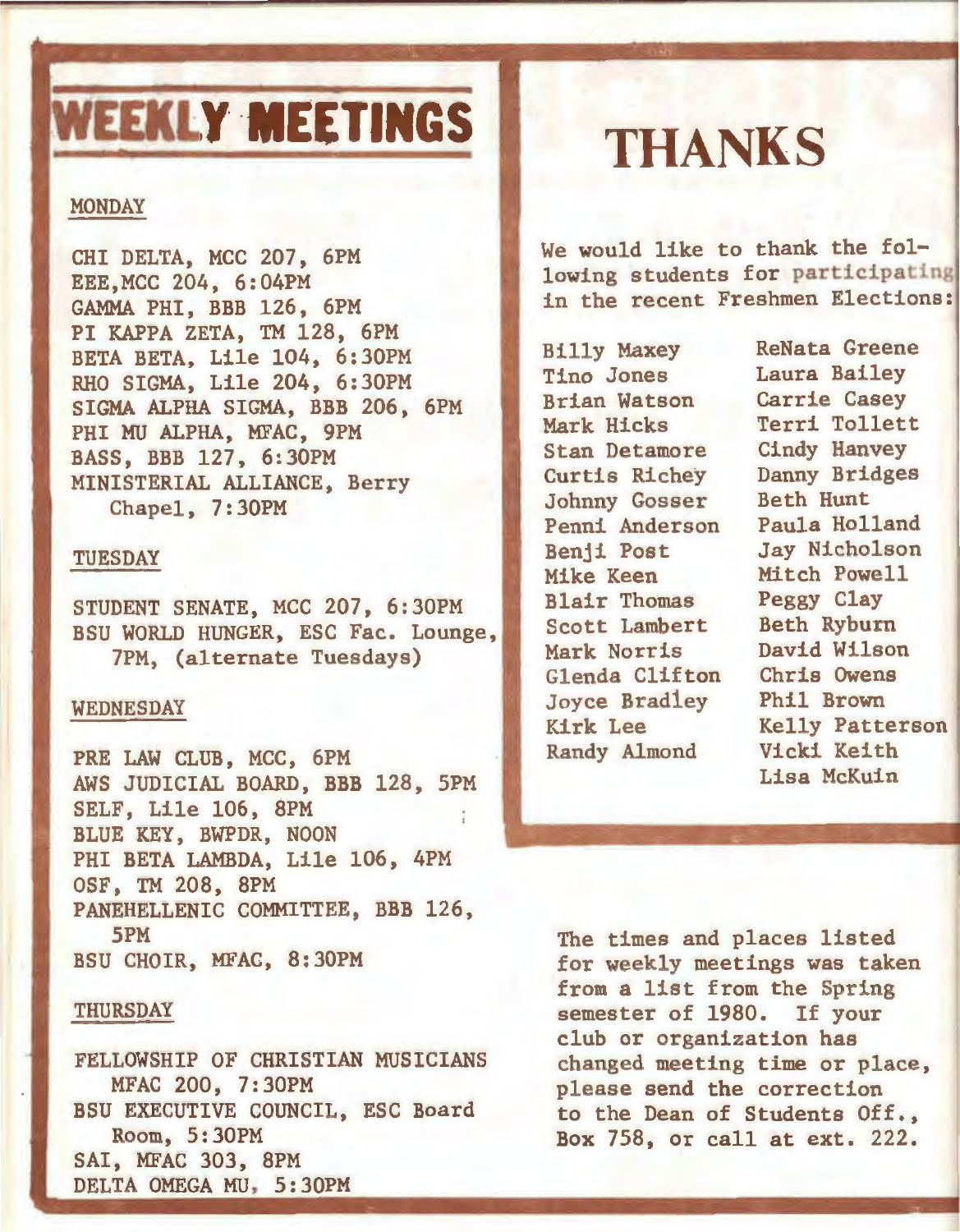## UP-COMING **EVENTS**

day, Sept. 12 eshmen Election Run-

turday, Sept. 13 Football, AWAY **Ershing Rifles Car Wash** 

day, Sept. 14

**Inday, Sept. 15 rtbook Photos (all week) presents Dr. Chester Swor,** HFAC, 8:30PM

Lesday, Sept. 16 Drop-In, ESC, 10AM **F Last Lecture, MFAC, 7PM** Chester Swor, 8:30PM

**Ednesday**, Sept. 17 Chester Swor, FBC, 6:30PM

**Tarsday, Sept. 18**<br>TIP Test, BBB 126, 8AM h. Comp. Test, BBB 126, 1:30PM **Exercttes Volleyball, HERE, 7PM** 

Let no one despise your youth, **the believers an example** In speech and conduct, in love, faith, in purity. 1 Timothy 4:12

(RSV)

### Parking Notes

Because of the large number of YELLOW DECALS used this fall, the parking lot south of West Hall is now zoned Yellow as well as red, silver & orange. NOTE THIS CHANGE!



Anyone who has ceramic pieces in the Art Dept. from past semesters needs to come by and get these materials. If the materials are not picked up by Sept. 30, the pieces will be discarded. ART DEPT.



Dr. Chester Swor will be the guest speaker in Chapel on Sept. 16.